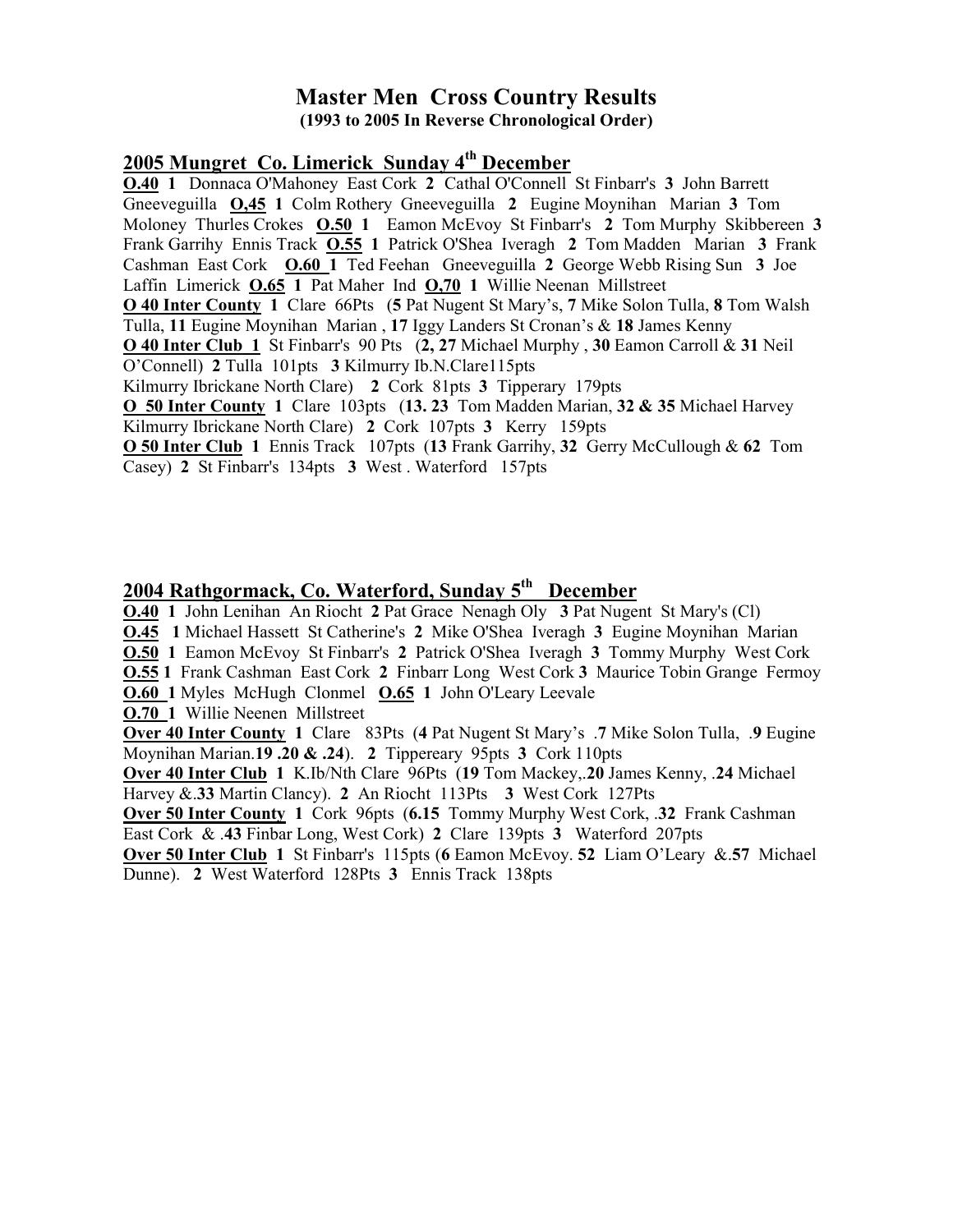## 2003 (Limerick Junction Race Course, Co Tipperary 7<sup>th</sup> Dec.

O.40 1 Pat Nugent St Mary's Cl 2 Cathal O'Connell St Finbarr's 3 Pat Grace Nenagh Oly

O.45 1 Michael Hassett St Catherine's 2 Eugine Moynihan Marian 3 Michael Mangan Star of the Laune O.50 1 Patrick O'Shea Iveragh 2 Joe Gough West Waterford 3 Mike McDonald W. Limerick O.55 1 Frank Cashman East Cork 2 Michael Dundon Thurles Crokes 3 Michael Dunne St Finbarr's O.60 1 John O'Leary Leevale 2 George Webb Rising Sun 3 Mike Browne Gneeveguilla O.65 1 Pat O'Regan Limerick O.70 1 Willie Neenan Millstreet

Over 40 Inter County 1. Clare 67pts (1 6 Eugine Moynihan Marian 13 Mike Solan Tulla)

14 Tom Mackey Kilmurry IB. 15 Frank Garrihy Ennis Track 18 Michael Harvey Kilmurry Ib.

2. Tipperary 84pts 3. Cork 94pts<br>Over 40 Inter Club 1. Kilmurry Ibrickane 80pts (14 Tom Mackey 18 Michael Harvey 22 James Kenny 26 James Sexton) 2 St Finbarr's 82pts 3 East Cork 97pts

Over 50 Inter County 1 Clare 157pts (35, 37 38 & 47) (35 Tom Casey Ennis Track

37 Tommy Madden Marian 38 Tom Turner Tulla 47 Denis Meaney St Mary's Cl)

2 Tipperary 242pts 3. Waterford 274pts

Over 50 Inter Club 1 West Waterford 176pts (31 Joe Gough 55 Connie Kelleher 90 Paul Keating) 2 Coolquill 183pts 3 Tulla 190pts

### 2002 6<sup>th</sup> January Sixmilebridge, Co. Clare,

O.40 1. John Lenihan Riocht, 2 Michael Hassett, St Catherine's 3 Michael Mangan Star of the Laune. O.45. 1 Eamonn McEvoy StFinbarr's,, 2. Mike McAuliffe Riocht, 3. Tommy Murphy West Cork. O.50. 1. Patrick O'Shea Iveragh, 2. Richie Crowley St Finbarr's 3. Frank Cashman East Cork. O.55. 1 Finbarr Long West Cork, 2. Liam O'Leary St Finbarr's 3. Myles McHugh, Clonmel, O.60 1. John O'Leary Leevale, 2 Liam Slattery Gneeveguille, 3. Tony Buckley Gneeveguilla, O.65 1. Willie Neenan Milstreet, 2. Dinny O'Connor Gneeveguilla. Inter County: 1. Kerry 69pts (1. John Lenihan, 4, Michael Mangan, 5. Mike McAuliffe, 8 Mick O'Shea, 9. Pat O'Shea, & 42. Dan Kenny) 2. Cork 70pts 3. Tipperary 85pts Inter Club: 1. St Finbarr's 57pts, ( 3. Eamonn McEvoy, 10 Michael Murphy, 13 Richie Crowley & 31 Willie Hayes.) 2. West Cork 3. Kilmurry Ibrickane.

### $2001$   $7<sup>th</sup>$  January U.C.C. Farm, Cork.

O.40 1 Michael Hassett St Catherine's, .O.45. 1 Eamonn McEvoy St Finbarr's, O.50. 1 Pat O'Shea Iveragh. O.55. 1 George Webb Rising Sun, 1 O.60. John O'Leary Levale. Inter County: 1 Clare 56pts (3. J. Kenny, 6, Michael Harvey, 7 Frank Garrihy, 11 Eugine Moynihan, 12 James Sexton & 17 Michael Sexton) 2. Cork 60pts 3. Tipperary 116pts. Inter Club: 1. Kilmurry Ibickane 38pts ( 3. J. Kenny, 6, Michael Harvey, 12 James Sexton & 17 Michael sexton) 2. St Finbarr's 49pts & 3. Eagle 96pts

# 2000. 9th January Dungarvan, Co. Waterford:

O.40. 1 Michael Harvey Kilmurry Ibrickane, O.45 1 Eamonn McEvoy St Finbarr's O.50. 1 John Buckley St Finbarr's **O.55. 1** Myles McHugh Clonmel, **O.60 1** Flor O'Leary St Finbarr's. Inter County: 1.Cork 13pts 2. Clare 34pts 3. Tipperary 56pts Inter Club 1. St Finbarr's 41pts (1. Eamonn McEvoy, 4. Richie Crowley, 9 Paul Dinan & 27 Flor O'Leary) . 2. Kilmurry Ibrickane. 58pts & 3. Clonmel 93pts.

# 1999 3rd January Borrisoleigh Co. Tipperary:

**O.40.** 1 Michael Hassett St Catherines, **O.45.** 1 . T. Madden Redgate, **O.50**. 1 J. Buckley St Finbarrs, O.55. 1 Myles McHugh Clonmel,

Inter County: 1 Cork 43pts, 2. Clare 72pts & 3. Tipperary 75pts

Inter Club: 1. St Finbarr's 19pts, 2. St Catherines, 53pts 3. Kilmurry Ibrickane 56pts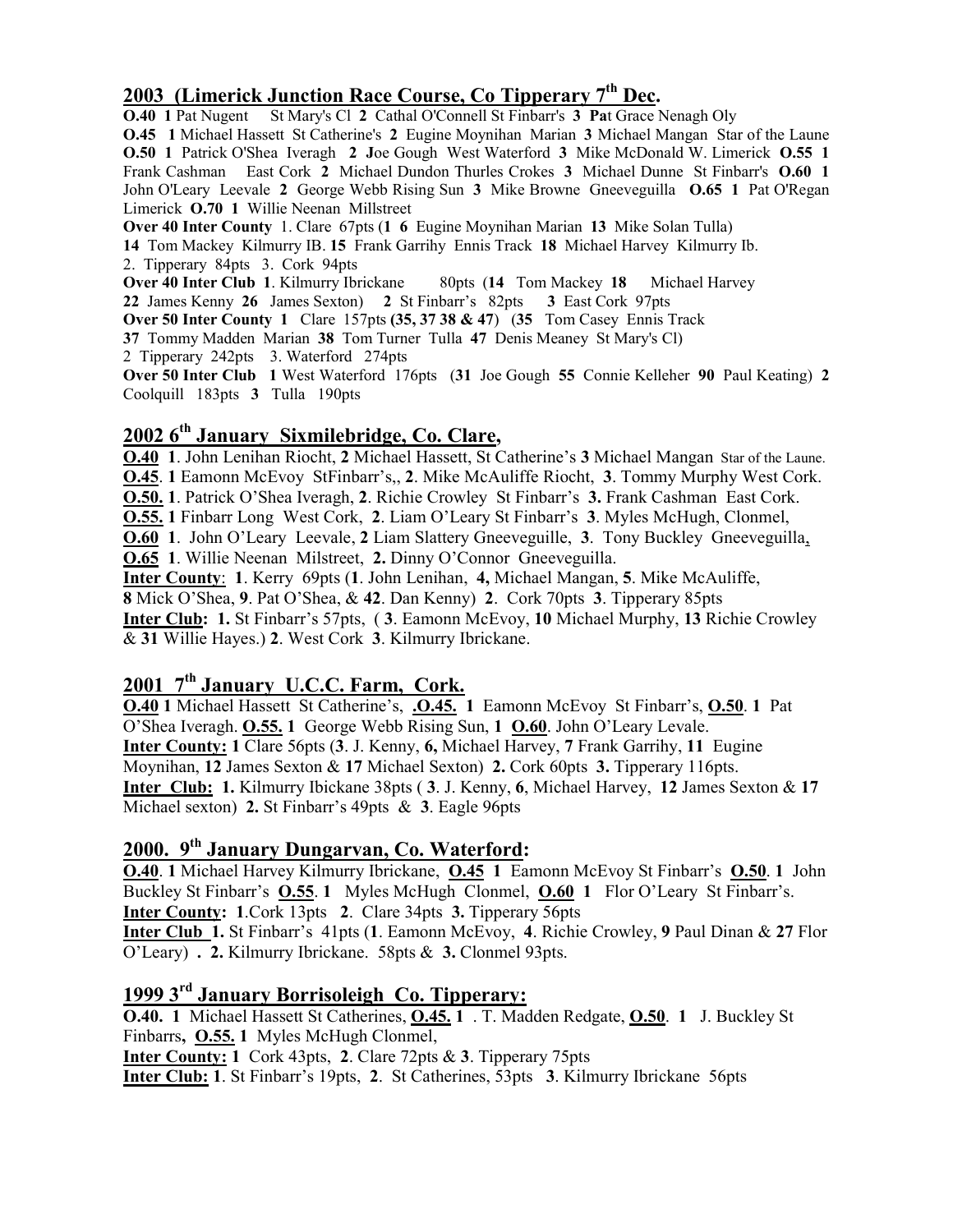## 1998 11<sup>th</sup> January Limerick University:

O.40 1 Liam O'Brien East Cork, O.45 1 Frank Cashman East Cork, O.50. 1 John Buckley St Finbarr's O.55 1 John O'Leary Leevale.

Inter County: 1. Cork 30pts (1. Liam O'Brien East Cork, 2. John Collins Leevale, 3. Eamonn McEvoy St Finbarr's 6. John Buckley St Finbarr's, 8 Tommy Murphy Skibbereen, 10 Frank Cashman East Cork) 2. Limerick 115pts 3 Tiperary 119pts.

Inter Club: 1. St Finbarr's 42pts, (3. Eamonn McEvoy 6 John Buckley 15 Michael Murphy & 18 Richie Crowley) 2. East Cork 57pts & 3. Limerick 66pts.

## 1997 12<sup>th</sup> January Currow Co. Kerry:

O.40. 1. Eamonn McEvoy St Finbarr's, 2. Kieran O'Dwyer St Catherines, 3. Ger Mullane Limerick. O.45 1. Pat Ryan St Finbarr's 2. Bernard Collins Limerick, 3. Christy Ryan Clonmel. O.50 1 John Buckley St Finbarr's 2. Myles McHugh Clonmel, 3. Liam O'Leary St Finbarr's, O.55 1. John O'Leary Leevale, 2. Hugh McPartland Tulla.

**Inter County: 1** Cork 14pts (1. Eamon McEvoy, 3. John Buckley, 4. Pat Ryan & 7 Tom Murphy) 2. Clare 37pts 3. Tipperary 44pts.

Inter Club 1. St Finbarr's 22pts (1. Eamon McEvoy, 3. John Buckley, 4. Pat Ryan & 15 Liam O'Leary) 2. Kilmurry Ibriclane 63pts & 3. Clonmel 68pts.

# 1996  $7<sup>th</sup>$  January at Limerick:

O.40 1. Frank Garrihy Ennis Track, 2. Eamon McEvoy St Finbarr's 3. Kieran O'Dwyer St Catherine's. O.45 1. Christy Maher St Catherine's 2. Richie Crowley St Finbarr's 3. Frank Cashman East Cork. O.50. 1. Myles McHugh Clonmel, 2 T.J. O'Loughlin Comeragh Harriers, 3. Tadhg Crowley Togher, O.55. 1. John O'Leary Leevale, 2 Hugh McPartland Tulla, O.60. 1. Flor O'Leary St Finbarr's

Inter County 1. Cork 27pts (3. Eamonn McEvoy , 6 Richard Crowley, 7. Tommy Murphy & 8 Frank Cashman). 2. Tipperary 27pts & 3. Clare 46pts.

Inter Club: 1. St Catherine's 43pts (1. Christy Maher 2. Kieran O'Dwyer 12 Martin Farrell & 26 Willie O'Gorman) 2. Ennis Track 68pts & 3. St Finbarr's 70pts.

## 1995 15<sup>th</sup> January Carrignavar, Co. Cork:

O.40. 1. Liam O'Brien East Cork. 2. Eric Crockett St Finbarr's 3. Kieran O'Dwyer Templemore. **O.45**. 1. Richard Crowley Finbarr's **O.50**. 1. Myles McHugh Clonmel. **O.55.** 1 John O'Leary Leevale. **O.60** 1 Flor O'Leary St Finbarr's

Inter County: 1. Cork 22pts. (2. Eric Crockett, 5. Eamon McEvoy, 7 P. Kerrigan & 8 Richard Crowley) 2. Tipperary 34pts & 3. Clare 47pts.

Inter Club: 1 St Finbarr's 29pts (2. Eric Crockett, 5. Eamon McEvoy, 8 Richard Crowley & 14 John Buckley) 2. East Cork 39pts 3. Ennis Track 59pts.

# 1994 9<sup>th</sup> January Killenaule, Co. Tipperary:

O.40 1. Pat Kerrigan Mallow, 2. Eric Crockett, St Finbarr's, 3. Pat Ryan St Finbarr's O.45. 1 John Buckley St Finbarr's 2. Frank Cashman East Cork, 3. Donal Walsh Leevale. **O.50 1** Myles McHugh Clonmel **O.55** 1 Flor O'Leary St Finbarr's, Inter County 1. Cork. 11pts 2. Tipperary 49pts & 3. Waterford Inter Club 1. St Finbarr's 16pts 2. Leevale 80pts & 3 Waterford